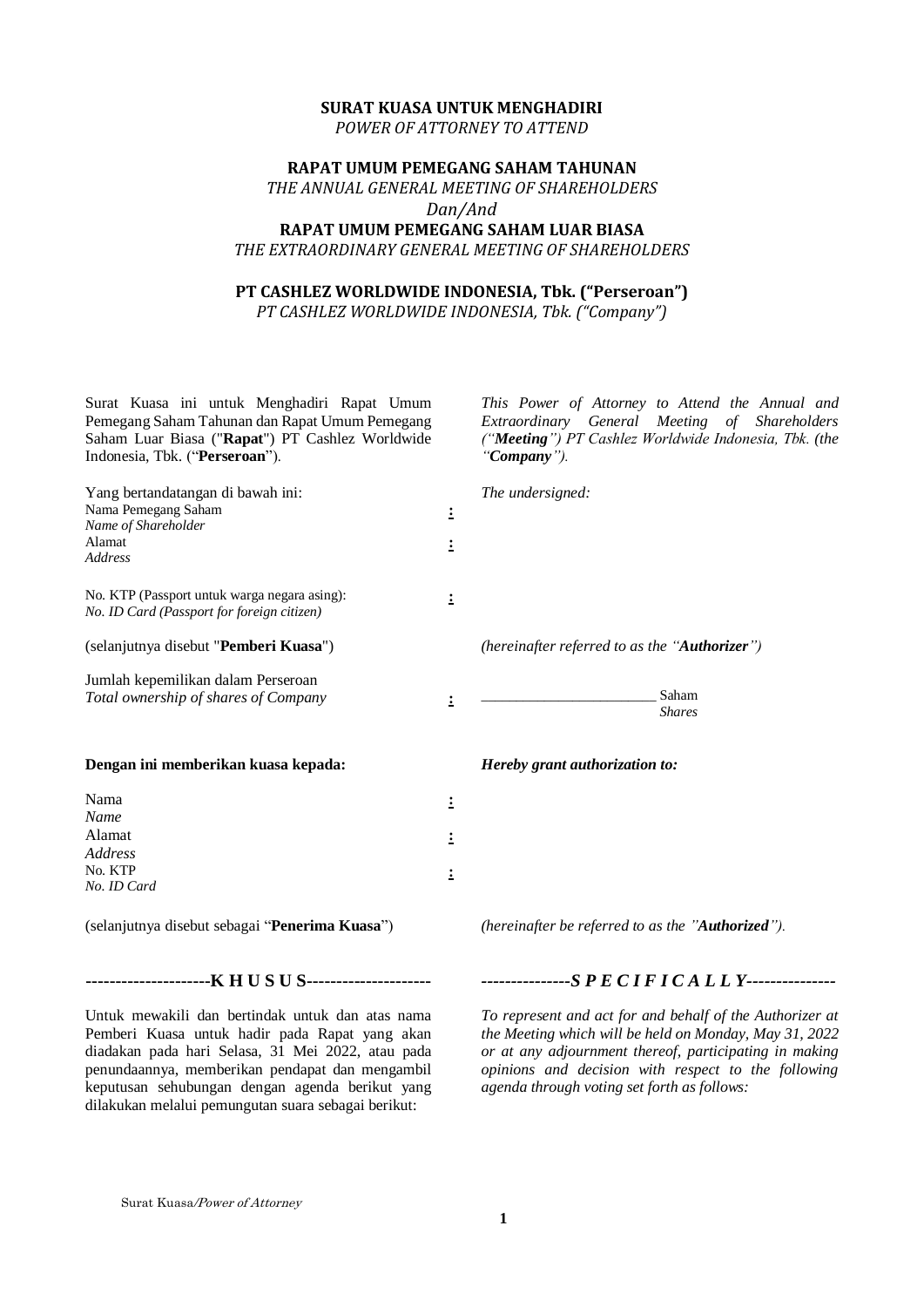|                          |                                                                                                                            | <b>INSTRUKSI PENGAMBILAN SUARA</b> |                                                           |                |  |
|--------------------------|----------------------------------------------------------------------------------------------------------------------------|------------------------------------|-----------------------------------------------------------|----------------|--|
| No.<br><b>MATA ACARA</b> |                                                                                                                            |                                    | <b>VOTING INSTRUCTION</b>                                 |                |  |
|                          | <b>AGENDA</b>                                                                                                              | Setuju                             | <b>Tidak Setuju</b>                                       | <b>Abstain</b> |  |
|                          |                                                                                                                            | Agree                              | <b>Disagree</b>                                           |                |  |
|                          |                                                                                                                            |                                    | Isi pilihan suara dengan menandai dengan [ <del>√</del> ] |                |  |
|                          |                                                                                                                            |                                    | Fill in the vote by marking with $[\checkmark]$           |                |  |
| A.                       | Agenda Rapat Umum Pemegang Saham Tahunan                                                                                   |                                    |                                                           |                |  |
|                          | <b>Agenda of Annual General Meeting of Shareholders</b>                                                                    |                                    |                                                           |                |  |
| $\mathbf{1}$             | Persetujuan Laporan Tahunan dan Pengesahan<br>Laporan                                                                      |                                    |                                                           |                |  |
|                          | Keuangan Konsolidasian Perseroan, Persetujuan<br>Laporan                                                                   |                                    |                                                           |                |  |
|                          | Pengawasan Dewan Komisaris untuk tahun buku yang berakhir                                                                  |                                    |                                                           |                |  |
|                          | pada tanggal 31 Desember 2021, sekaligus pemberian                                                                         |                                    |                                                           |                |  |
|                          | pelunasan dan pembebasan tanggung jawab sepenuhnya                                                                         |                                    |                                                           |                |  |
|                          | (acquit et de charge) kepada Direksi atas tindakan pengurusan                                                              |                                    |                                                           |                |  |
|                          | Perseroan dan Dewan Komisaris atas tindakan pengawasan                                                                     |                                    |                                                           |                |  |
|                          | Perseroan yang telah dijalankan selama Tahun Buku 2021.<br>Approval of the Annual Report and Ratification of the Company's |                                    |                                                           |                |  |
|                          |                                                                                                                            |                                    |                                                           |                |  |
|                          | Consolidated Financial Statement, Approval of the Supervisory                                                              |                                    |                                                           |                |  |
|                          | Report of the Biard Commisioners for the financial year ending                                                             |                                    |                                                           |                |  |
|                          | on Desember 31, 2021, as well as granting full settlement and                                                              |                                    |                                                           |                |  |
|                          | release of responsibility (acquit et de charge) to the Board of                                                            |                                    |                                                           |                |  |
|                          | Directors for the management action of the Company and the                                                                 |                                    |                                                           |                |  |
|                          | Board Commissioner for the Company's supervisory actions that                                                              |                                    |                                                           |                |  |
|                          | have been carried out during the 2021 fiscal year.                                                                         |                                    |                                                           |                |  |
| 2                        | Penetapan penggunaan Laba Bersih Perseroan untuk Tahun                                                                     |                                    |                                                           |                |  |
|                          | Buku 2021.                                                                                                                 |                                    |                                                           |                |  |
|                          | Determination of the use of the Company's Net Profit for the                                                               |                                    |                                                           |                |  |
|                          | 2021 Financial Year.                                                                                                       |                                    |                                                           |                |  |
| 3                        | Penetapan Remunerasi (gaji/honorarium, fasilitas, tunjangan,                                                               |                                    |                                                           |                |  |
|                          | dan benefit lainnya) Tahun Buku 2022 dan Tantiem/Bonus                                                                     |                                    |                                                           |                |  |
|                          | Tahun Buku 2021 bagi Direksi dan Dewan Komisaris Perseroan.                                                                |                                    |                                                           |                |  |
|                          | Determination of Remuneration (salary/honorarium, facilities,                                                              |                                    |                                                           |                |  |
|                          | allowances and other benefits) for Financial Year 2022 and                                                                 |                                    |                                                           |                |  |
|                          | Tantiem/Bonus for Financial Year 2021 for the Board of Directors                                                           |                                    |                                                           |                |  |
|                          | and Board of Commisioners of the Company.                                                                                  |                                    |                                                           |                |  |
| 4                        | Penetapan Kantor Akuntan Publik (KAP) untuk mengaudit                                                                      |                                    |                                                           |                |  |
|                          | Laporan Keuangan Perseroan untuk Tahun 2022.                                                                               |                                    |                                                           |                |  |
|                          | Appointment of a Public Accounting Firm (KAP) to audit the                                                                 |                                    |                                                           |                |  |
|                          | Company's Financial Statements for 2022.                                                                                   |                                    |                                                           |                |  |
| 5                        | Persetujuan atas perubahan susunan pengurus Perseroan.                                                                     |                                    |                                                           |                |  |
|                          | Approval of changes to the composition of the Company's                                                                    |                                    |                                                           |                |  |
|                          | management.                                                                                                                |                                    |                                                           |                |  |
| 6                        | Laporan Realisasi Penggunaan Dana Sisa Penawaran Umum                                                                      |                                    |                                                           |                |  |
|                          | Perdana.                                                                                                                   |                                    |                                                           |                |  |
|                          | Report on Realization of Use of Remaining Initial Public Offering.                                                         |                                    |                                                           |                |  |
|                          |                                                                                                                            |                                    |                                                           |                |  |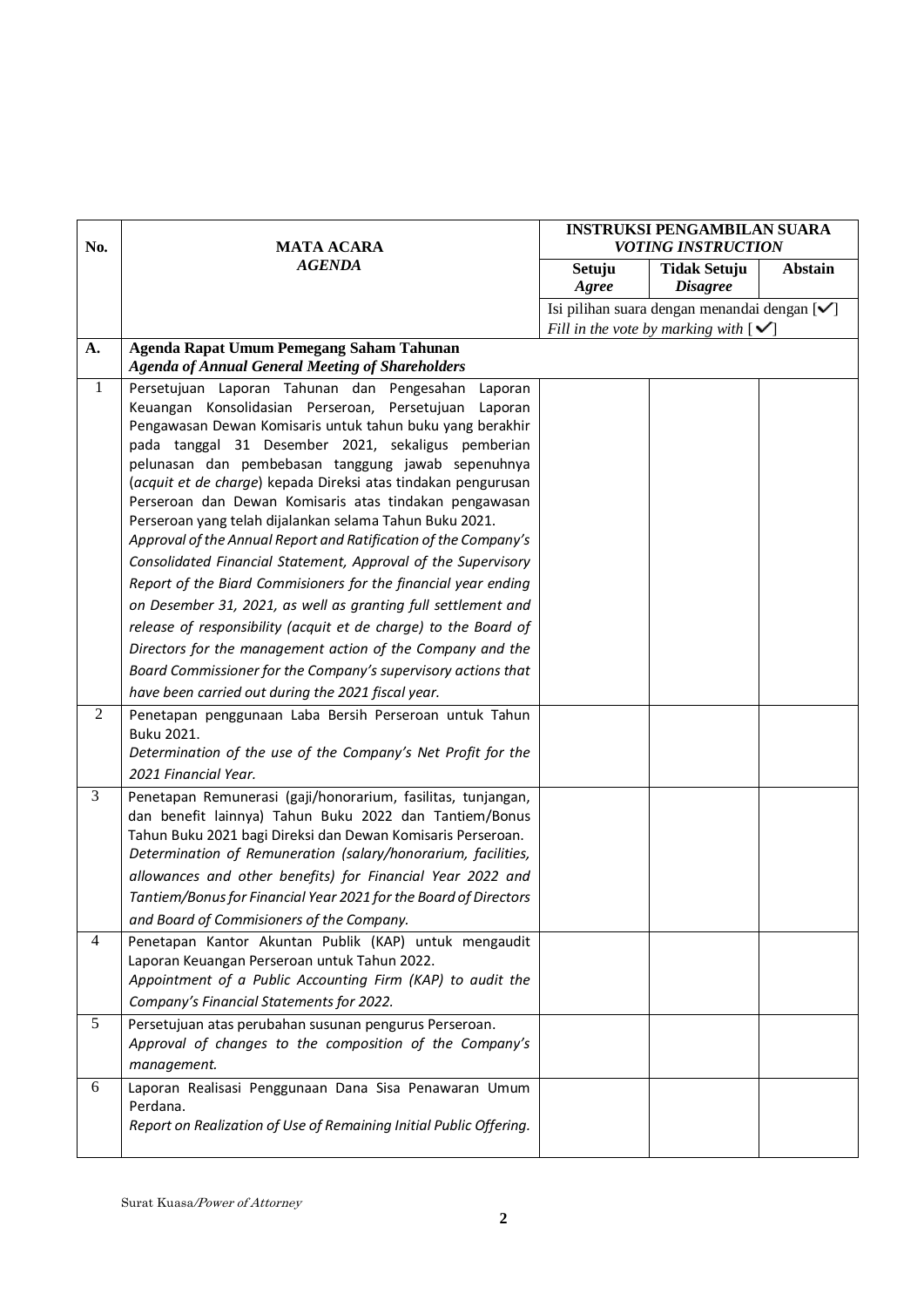| <b>B.</b> | Agenda Rapat Umum Pemegang Saham Luar Biasa<br>Agenda of the Extraordinary General Meeting of Shareholders                                                                                                                                                                                                                                                                                                                                                                                                                 |  |  |
|-----------|----------------------------------------------------------------------------------------------------------------------------------------------------------------------------------------------------------------------------------------------------------------------------------------------------------------------------------------------------------------------------------------------------------------------------------------------------------------------------------------------------------------------------|--|--|
|           | Persetujuan Penyesuaian kegiatan usaha Perseroan dalam Pasal<br>3 Anggaran Dasar Perseroan dengan ketentuan Peraturan Badan<br>Pusat Statistik No. 2 Tahun 2020 tentang Klasifikasi Baku<br>Lapangan Usaha Indonesia (KBLI) 2020.<br>Approval of Adjustment of the Company's business activities in<br>the Company's Articles 3 of Association with the provisions of the<br>Central Bureau of Statistics Regulation No. 2 of 2020 concerning<br>the Standard Classification of Indonesian Business Fields (KBLI)<br>2020. |  |  |

Surat Kuasa ini telah diberikan kepada Penerima Kuasa dengan ketentuan sebagai berikut:

- 1. Surat Kuasa ini tidak akan diamandemen dan/atau dibatalkan/ditarik dengan alasan apa pun;
- 2. Pemberi Kuasa, baik saat ini atau di masa depan dengan ini menyatakan bahwa ia tidak akan mengajukan keberatan dan/atau penolakan apa pun, dalam bentuk apa pun, sehubungan dengan tindakan apa pun yang dilakukan oleh Penerima Kuasa sesuai dengan Surat Kuasa ini dan dalam hal jika ada konsekuensi hukumnya, oleh karena itu Pemberi Kuasa, baik di masa sekarang atau di masa depan, menyatakan bahwa ia akan menerima dan meratifikasi tindakan yang diambil oleh Penerima Kuasa untuk dan atas nama Pemberi Kuasa, sesuai dengan Surat Kuasa ini;
- 3. Penerima Kuasa memiliki wewenang dan kuasa untuk mengambil tindakan yang diperlukan termasuk menandatangani dokumen yang diperlukan untuk melaksanakan keputusan yang ditetapkan secara hukum dalam Rapat;
- 4. Surat Kuasa ini diberikan tanpa hak substitusi;
- 5. Pemberi Kuasa dengan ini menyatakan dan/atau menguatkan bahwa suara dalam mata acara Rapat yang disampaikan berdasarkan Surat Kuasa ini adalah sah dan benar dan Surat Kuasa ini dapat digunakan sebagai bukti dimana diperlukan; dan
- 6. Surat Kuasa ini berlaku sejak tanggal ditandatangani.

*This Power of Attorney has been conferred to the Authorized under these following conditions:*

- *1. This Power of Attorney shall not be amended and/or cancelled/withdrawn for any reason;*
- *2. The Authorizer, whether in present or in the future hereby declares that he/she shall not submit any objection and/or refusal, in any form, in relation to any actions taken by the Authorized pursuant to this Power of Attorney and in the event there are legal consequences thereof, therefore the Authorizer, whether in present or in the future, declare that it shall accept and ratify any actions taken by the Authorized for and on behalf of the Authorizer, pursuant to this Power of Attorney even though The Authorized is obliged to provide a decision in accordance with the option of the Authorizer as the Shareholder, at each agenda item in the General Meeting of Shareholders;*
- *3. The Authorized shall have the authorization and power to take any necessary actions including to sign any documents required for implementing resolution(s) as legally stipulated in the Meeting;*
- *4. This Power of Attorney is provided without the right of substitution;*
- *5. The Authorizer hereby declares and/or confirms that the votes in the agenda of the Meeting that delivered based on this Power of Attorney are valid and correct and this Power of Attorney can be used as evidence where it needed; and*
- *6. This Power of Attorney shall be valid as of the signing date.*

| Surat Kuasa ini dibuat dan ditandatangani | This Power of Attorney is executed |
|-------------------------------------------|------------------------------------|
|                                           |                                    |
| pada tanggal :                            | dated                              |
|                                           |                                    |

Surat Kuasa/Power of Attorney